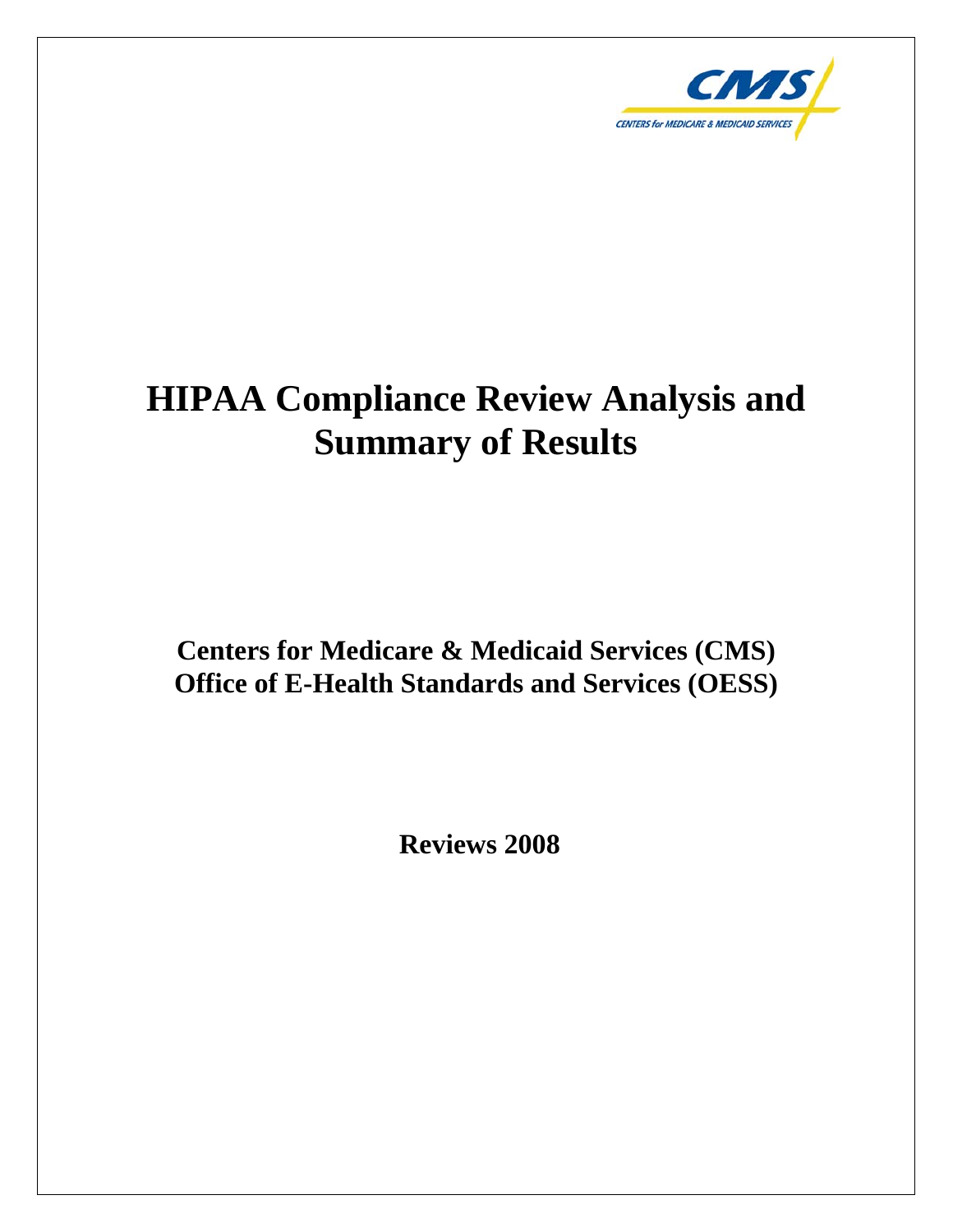

## **Table of Contents**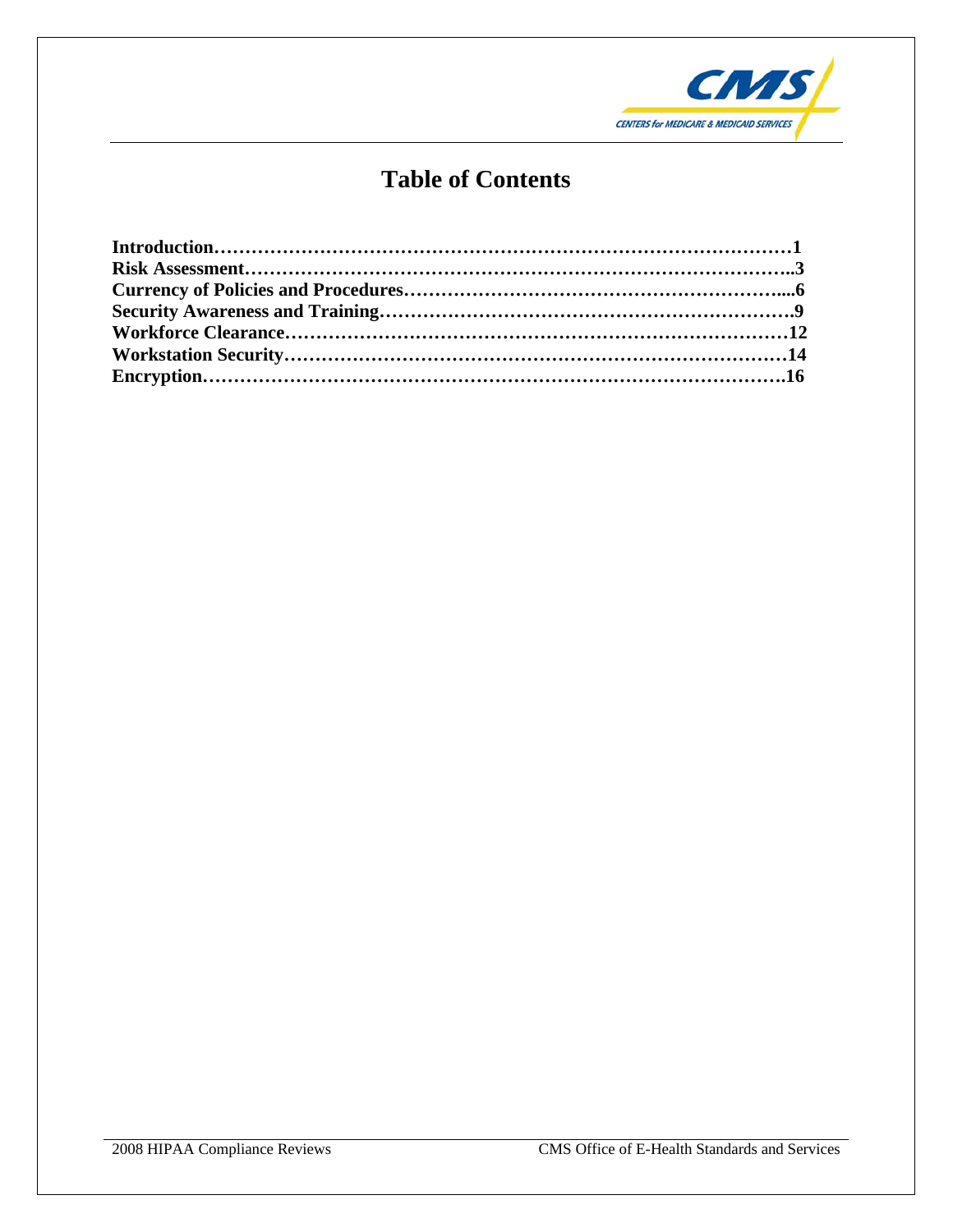

## **Introduction**

During 2008, CMS performed reviews of ten Health Insurance Portability and Accountability Act of 1996 (HIPAA) Covered Entities (CEs) to verify compliance with "Security Standards for the Protection of Electronic Protected Health Information (ePHI)," found at 45 CFR Part 160 and Part 164, Subparts A and C, commonly known as the Security Rule. CMS initiated these reviews based on complaints filed against the entities, identification of potential Security Rule violations through the media, or recommendations from the Department of Health and Human Services (HHS) Office for Civil Rights (OCR). Each CMS review is specific to the CE based on the nature of each complaint. Using this approach, CMS assessed compliance with select areas of the Security Rule at each of the ten CEs. Based on the complaints, CMS's particular focus for these reviews included, but was not limited to, the following areas:

- Risk analysis and management;
- Security training;
- Physical security of facilities and mobile devices;
- Off-site access and use of ePHI from remote locations;
- Storage of ePHI on portable devices and media;
- Disposal of equipment containing ePHI;
- Business associate agreements and contracts;
- Data encryption;
- Virus protection;
- Technical safeguards in place to protect ePHI; and
- Monitoring of access to ePHI.

Each review involved an on-site analysis at the CE which included an assessment of compliance with multiple areas of the Security Rule. Prior to each site visit, CMS provided an information request list outlining the initial documents required for the review. A list of the type of information that might be requested is available on the CMS website as ["Information Request for](http://www.cms.hhs.gov/Enforcement/Downloads/InformationRequestforComplianceReviews.pdf)  [On-site Compliance Reviews".](http://www.cms.hhs.gov/Enforcement/Downloads/InformationRequestforComplianceReviews.pdf) Please note that the posted information request document is not a comprehensive list of applicable investigation/review areas nor does it attempt to address all non-compliance scenarios.

During the reviews, CMS conducted interviews with individuals at the CEs. The goal of these interviews was to understand the nature of the incident, discuss corrective actions taken since the incident occurred, and identify existing or new processes which protected the confidentiality, availability, and integrity of ePHI. In addition, CMS examined documented policies and procedures which supported the security of ePHI. For selected key processes, CMS conducted analysis to assess whether the processes were operating effectively and as intended. To maintain visibility of the process, CMS provided regular status reports to the CE throughout the review, and discussed potential gaps in compliance with their representatives.

1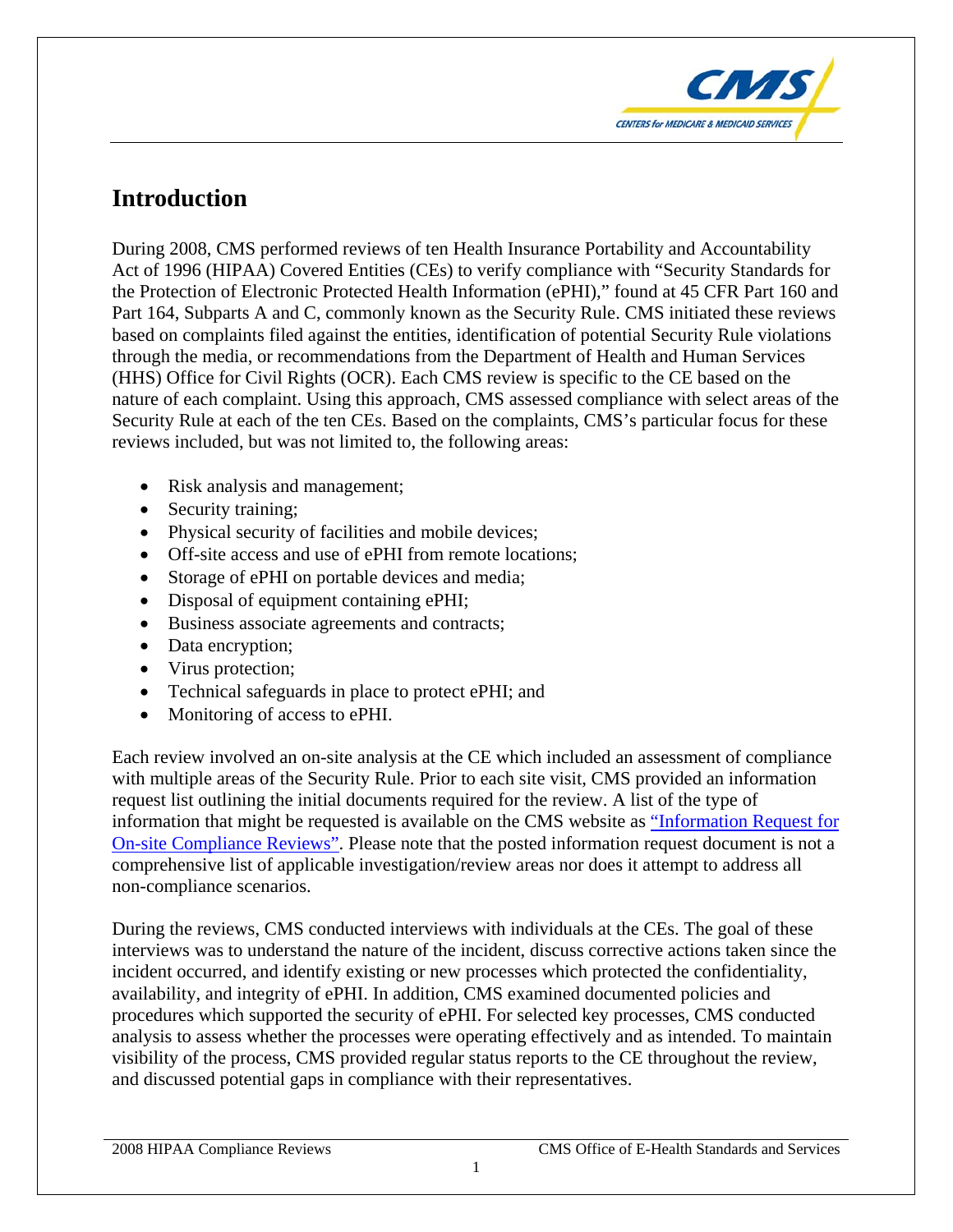

At the completion of the analysis, CMS provided a report which outlined identified gaps in compliance and provided technical assistance to help the CE increase their overall level of security around ePHI. Areas of technical assistance included suggestions for improving security controls beyond the purview of the specific reported incidents.

After completing reviews on ten CEs, CMS performed an analysis on the identified compliance issues to determine areas where CEs appeared to struggle to comply with the Security Rule. These areas included:

- 1. Risk Assessment
- 2. Currency of Policies and Procedures
- 3. Security Training
- 4. Workforce Clearance
- 5. Workstation Security
- 6. Encryption

To help other CEs identify and address these areas, CMS has prepared this report which outlines the details of these six overarching compliance issues and provides recommended solutions as a guide to help increase compliance with these select areas of the Security Rule. Please note that, as with the sample information request, this document is not a comprehensive list of applicable investigation/review areas nor does it attempt to address all non-compliance scenarios.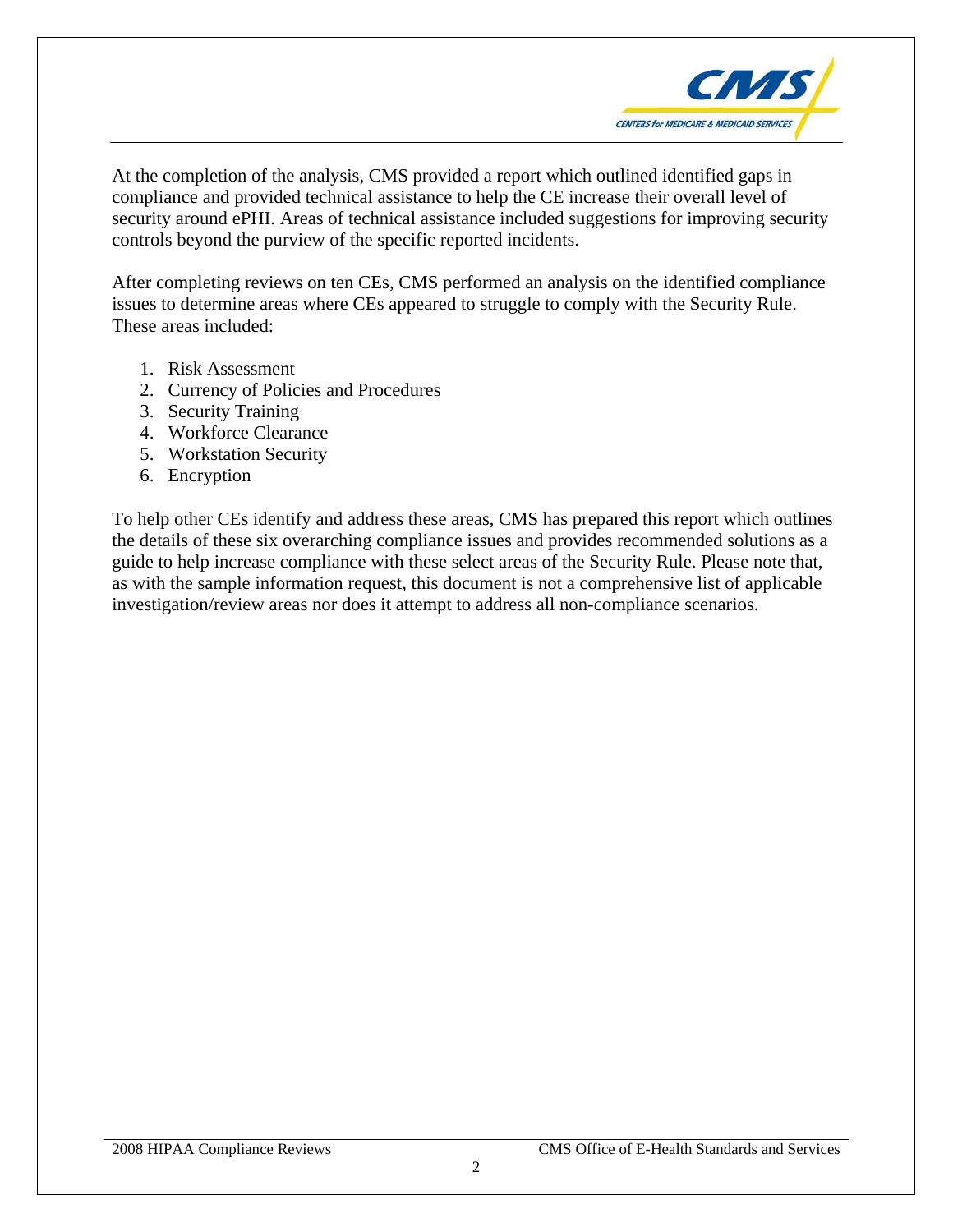

## **Risk Assessment**

**164.308(a)(1)(ii)(A)** 

*Risk analysis* - "Conduct accurate and thorough assessment of the potential risks and vulnerabilities to the confidentiality, integrity, and availability of electronic protected health information (ePHI) held by the covered entity."

Through this implementation specification, the Security Rule requires Covered Entities (CEs) to conduct a risk assessment to identify risks and vulnerabilities to ePHI. The standard does not dictate how CEs are to perform the risk assessment or provide specific insight into the approach for assessing risk around ePHI. To help CEs implement this specification, CMS has provided additional guidance through a paper in the security series, titled ["Basics of Risk Analysis and](http://www.cms.hhs.gov/EducationMaterials/Downloads/BasicsofRiskAnalysisandRiskManagement.pdf)  [Risk Management."](http://www.cms.hhs.gov/EducationMaterials/Downloads/BasicsofRiskAnalysisandRiskManagement.pdf) Although this approach is not required, it defines steps to address the key tenets of an effective analysis of risk. CEs are expected to analyze their environment and assess potential risks and vulnerabilities which may affect the confidentiality, integrity, and availability of ePHI. The risk assessment process lays the groundwork for CEs to build their policies and procedures around addressing these risks.

CMS observed significant variations in the methodology and performance of risk assessments. Specifically, CMS observed the following conditions during the reviews:

- CEs did not perform a risk assessment; $<sup>1</sup>$  $<sup>1</sup>$  $<sup>1</sup>$ </sup>
- CEs did not have a formalized, documented risk assessment process;
- CEs had outdated risk assessments; and,
- CEs did not address all potential areas of risk.

### **CEs did not perform a risk assessment**

CEs did not understand the key elements of an effective risk assessment. CEs did not conduct a documented analysis targeted at risks to the confidentiality, integrity, and availability of ePHI. In some cases although management had identified certain risks within the organization, no formally documented risk assessment covering ePHI risks throughout the organization existed.

#### **CEs did not have a formalized, documented risk assessment process**

CEs did not have a risk assessment process for identifying and addressing risks to the confidentiality, integrity, and availability of ePHI.

### **CEs had outdated risk assessments**

Many of the CEs that performed risk assessments conducted those assessments at a point between August 1996, when Congress enacted HIPAA, and the point when the law required CEs to comply with the Security Rule (either April of 2005 or 2006 depending on the size of the CE).

1

<span id="page-4-0"></span><sup>&</sup>lt;sup>1</sup> "The Global State of Information Security 2008" noted that only 57% of survey respondents from the healthcare provider industry said that their organization conducts enterprise risk assessments at least once a year.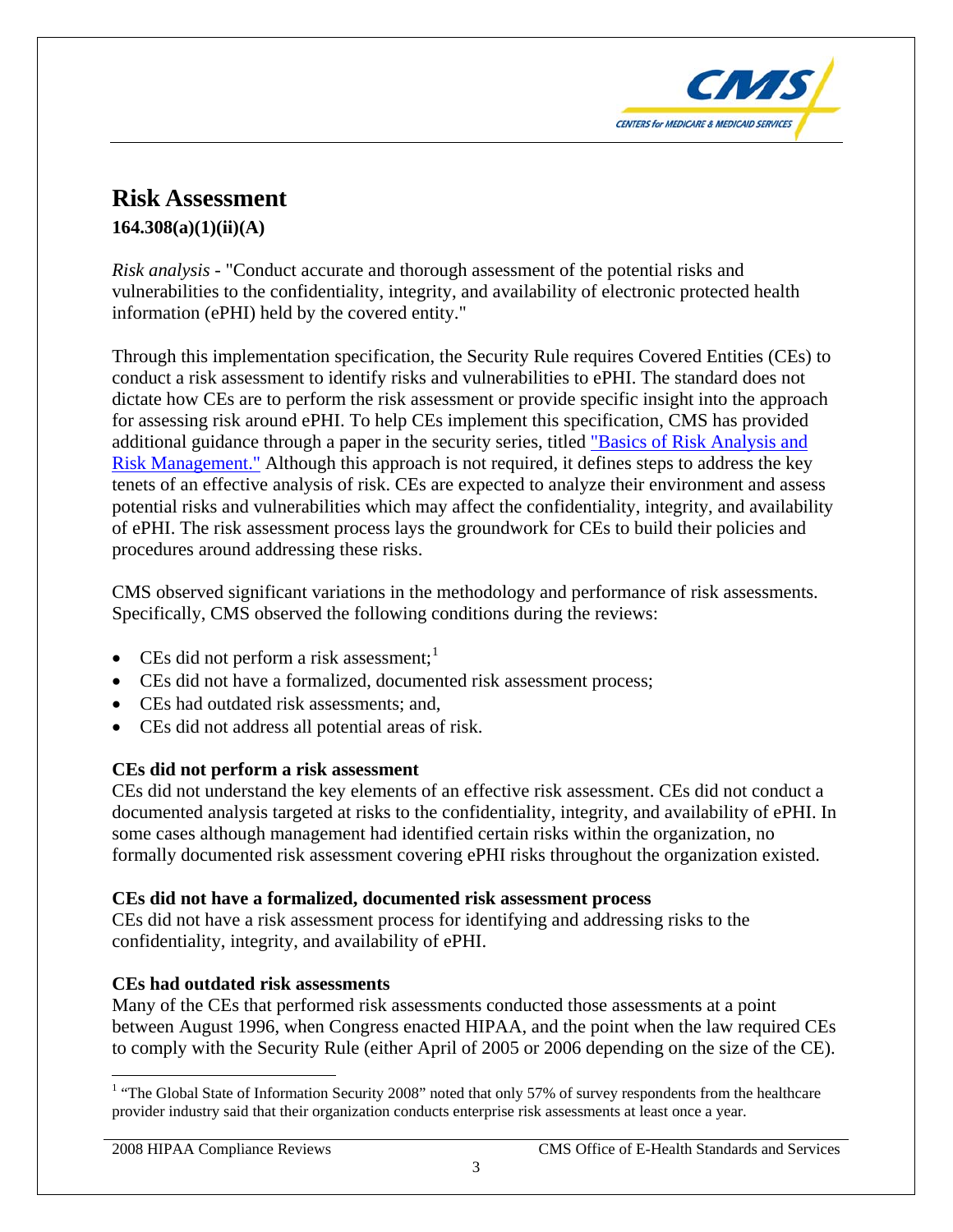

CMS noted that these organizations had not reviewed and updated the risk assessment since their initial analysis to reflect the changes in their environments.

#### **CEs did not address all potential areas of risk**

CEs did not include all applicable areas or systems within their organization in the risk assessment process. In general, these organizations either did not maintain an accurate inventory of systems which stored, processed, and transmitted ePHI or did not properly identify the applicability of components of the organization. $<sup>2</sup>$  $<sup>2</sup>$  $<sup>2</sup>$ </sup>

#### **Recommended Solutions**

In order to increase compliance with the Security Rule, the following solutions are recommended:

- 1. CEs should develop and formally document a policy requiring the completion of a periodic risk assessment covering all systems and applications which store, process, or transmit ePHI. The policy should require that these risk assessments be completed at least every three years or whenever there is a significant change in the environment, including, but not limited to:
	- Introduction of new systems;
	- Significant upgrades to existing systems;
	- Retirement or disposal of systems;
	- Physical relocation of IT assets;
	- Introduction of new lines of business; and,
	- Reorganization of the CE's management or business structure.
- 2. CEs should develop and formally document supporting procedures for conducting risk assessments. One of the key initial steps in the risk assessment process is to identify the systems which store, process, or transmit ePHI. CEs must also identify components of the organization which handle ePHI and the physical location of IT assets that contain ePHI. Lack of an accurate inventory of systems and an understanding of business use of ePHI will prevent the CE from establishing an effective risk assessment process.

After CEs have an accurate inventory of systems and an understanding of the business use of ePHI, the CE should develop procedures outlining steps to:

- Identify the criticality of the system and its data;
- Identify threats to the system;
- Identify vulnerabilities on the system;
- Analyze the controls that have been implemented, or are planned for implementation;
- Identify the probability that a vulnerability may be exploited;
- Identify the impact of a successful threat exercise;

 $\overline{a}$ 

<span id="page-5-0"></span><sup>&</sup>lt;sup>2</sup> "The Global State of Information Security 2008" noted that only 38% of survey respondents from the healthcare provider industry maintained an accurate inventory of where they stored patient data.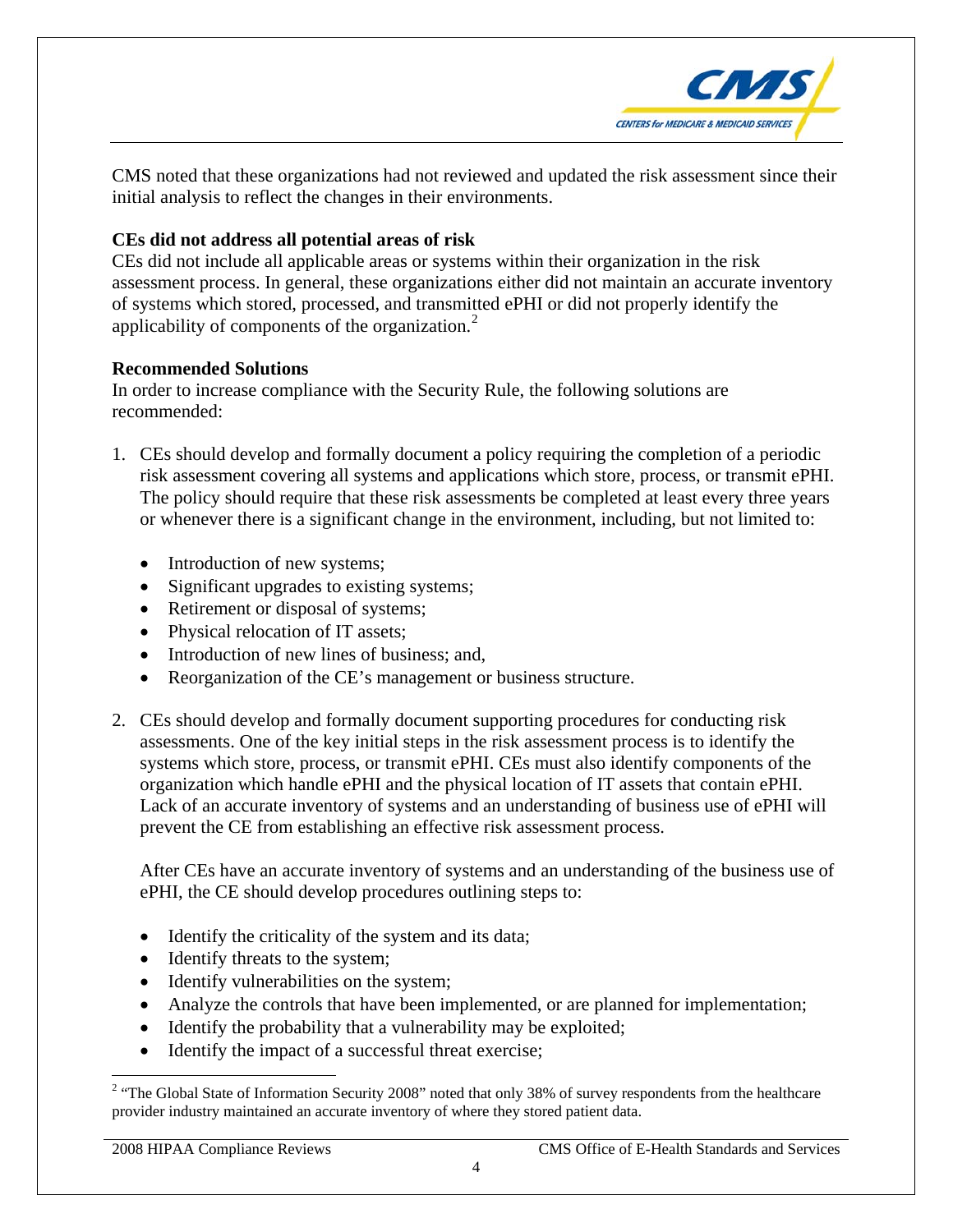

- Assess the level of risk:
- Identify additional controls to mitigate identified risks; and,
- Document the results of the risk assessment.

Section 3 of NIST SP 800-30, ["Risk Management Guide for Information Technology](http://csrc.nist.gov/publications/nistpubs/800-30/sp800-30.pdf)  [Systems"](http://csrc.nist.gov/publications/nistpubs/800-30/sp800-30.pdf) provides guidance on the steps to conduct an effective risk assessment. Additionally, ["Basics of Risk Analysis and Risk Management,"](http://www.cms.hhs.gov/EducationMaterials/Downloads/BasicsofRiskAnalysisandRiskManagement.pdf) a part of CMS's security series, provides risk assessment guidance for CEs to improve their level of compliance with the Security Rule.

For guidance regarding the process of identifying criticality, NIST has developed SP 800-60, ["Guide for Mapping Types of Information and Information Systems to Security Categories,"](http://csrc.nist.gov/publications/nistpubs/800-60-rev1/SP800-60_Vol1-Rev1.pdf) which outlines steps to categorize the data on the system and information system itself, and Federal Information Processing Standards (FIPS) Publication (Pub) 199, ["Standards for](http://csrc.nist.gov/publications/fips/fips199/FIPS-PUB-199-final.pdf)  [Security Categorization of Federal Information and Information Systems"](http://csrc.nist.gov/publications/fips/fips199/FIPS-PUB-199-final.pdf) which outlines steps to categorize the information system.

- 3. CEs should conduct a formal, documented risk assessment for systems and applications which store, process, or transmit ePHI. This assessment should comply with the policies and procedures developed in accordance with Recommendations 1 and 2. The resulting risk assessment should be approved by management. The approver should not be the individual responsible for completing the risk assessment or involved with the day to day operation of the assessed system. CEs should retain evidence of this approval, within the document itself if possible.
- 4. After CEs complete their risk assessment, they should identify corrective actions for any weaknesses they identify during the process. These plans should identify steps to mitigate the residual risks identified in the risk assessment.
- 5. CEs should re-perform the risk assessment, following established policies and procedures, every three years or whenever there is a significant change in the environment. Although this re-performance should assess all areas of risk, CEs should be certain to focus specifically on areas in which they have implemented corrective actions since the previous risk assessment. Additionally, CEs should focus scrutiny on new or modified systems and facilities.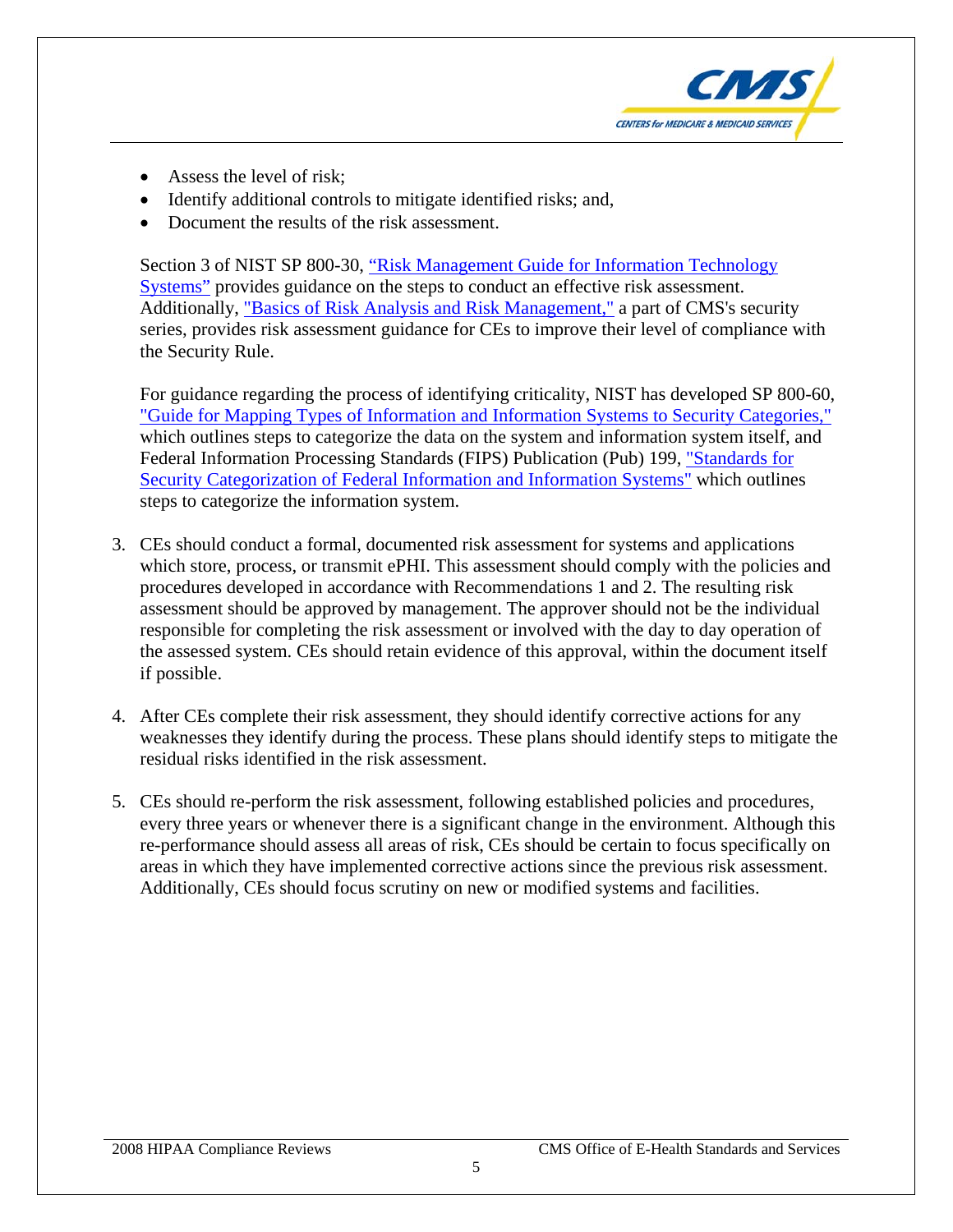

## **Currency of Policies and Procedures 164.308(a)(8)**

*Evaluation* – "Perform a periodic technical and nontechnical evaluation, based initially upon the standards implemented under this rule, and subsequently, in response to environmental or operational changes affecting the security of electronic protected health information that establishes the extent to which an entity's security policies and procedures meet the requirements of this subpart."

Through this standard, the Security Rule emphasizes the importance of continued effectiveness of security processes driven by documented policies and procedures. The purpose of this standard is to ensure that CEs continue to comply with the Security Rule and maintain the confidentiality, integrity, and availability of ePHI. There are no implementation specifications for this standard, so the Security Rule allows for flexibility in the approach that CEs may use to address it.

During the reviews, CMS identified compliance issues with the requirements of this standard as well as with the CEs' documented policies. Specifically, CMS observed the following conditions:

- CEs did not review and approve security policies and procedures within the time frame that their policy required;
- CEs did not document evidence of their review and approval of policies and procedures; and,
- CE's documented procedures were inconsistent with procedures followed by CE personnel.

### **CEs did not review and approve security policies and procedures within the time frame that their policy required**

Most CEs had a documented policy which required periodic review and approval of security policies and procedures, though the definition of "periodic" varied between organizations. Despite these policies, CMS noted that CEs did not complete the review and approval process within the time frame they defined. Through the failure to complete these reviews, management had little assurance that the documented processes were operating effectively, complied with the organization's regulatory and operating environment, or matched current processes carried out by CE employees. For additional details on this latter point, please see the section entitled "CE's documented procedures were inconsistent with procedures followed by CE personnel" within this report.

In general, the lack of a formalized review and approval process was the primary cause for the failure of CEs to maintain current policies and procedures. The processes that were in place at CEs varied between internal groups and these groups had not documented these disparate processes. Additionally, individuals with specific responsibilities related to the policies at the CEs were often unaware of the requirement to review and approve policies and procedures.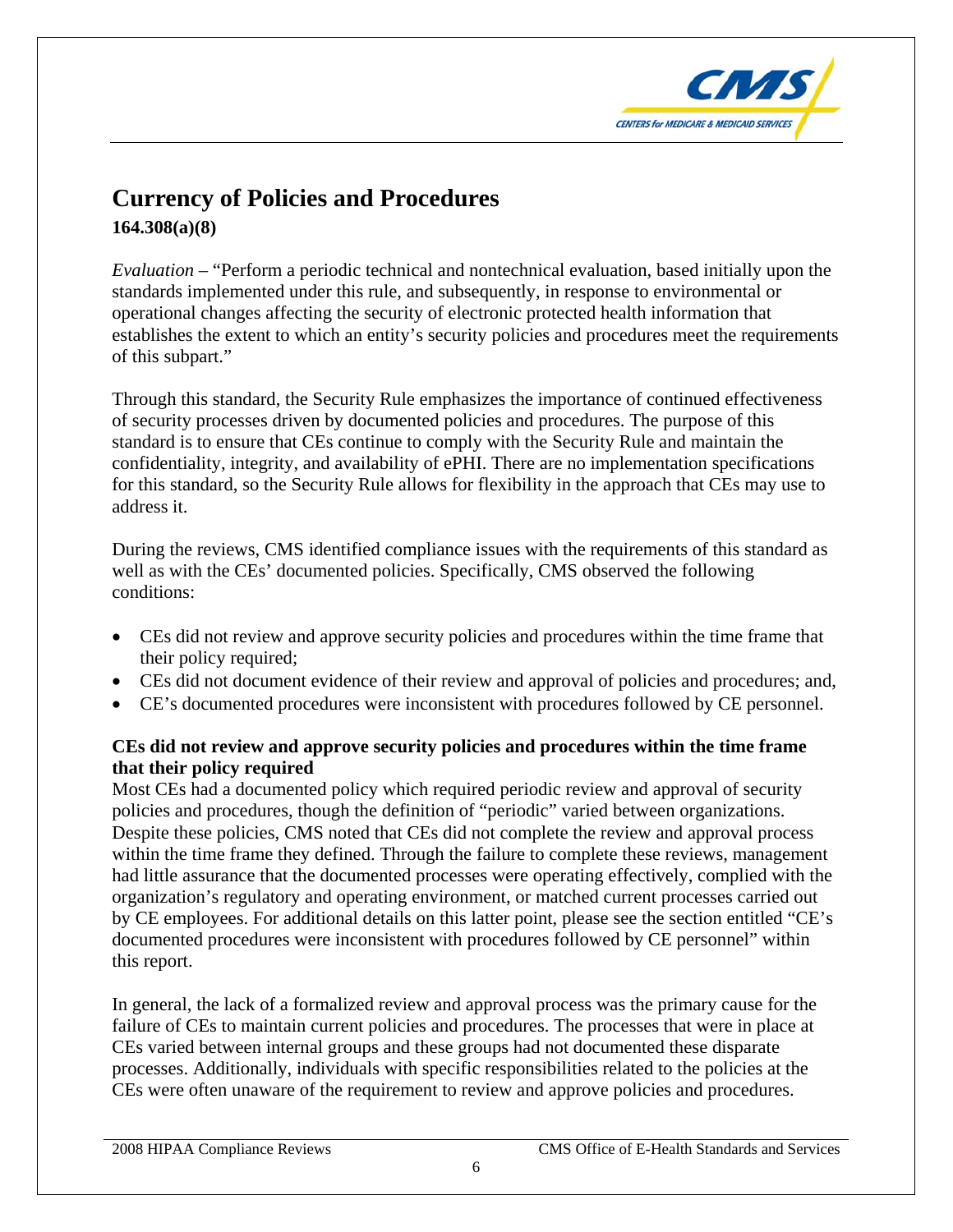

**CEs did not document evidence of their review and approval of policies and procedures**  Often, issues with outdated policies were compounded by a lack of documented review, even in cases where a review may have occurred. Some CEs were able to provide informal evidence of review, such as email messages; however, this varied among organizations.

Again, this issue often stemmed from the lack of a formalized review and approval process. Additionally, CEs did not identify a tool or mechanism to document review and approval of policies and procedures. Frequently, organizations lacked something as fundamental as a standardized format for documenting policies and procedures.

#### **CE's documented procedures were inconsistent with procedures followed by CE personnel**

At some CEs, CMS noted that the process executed by the organization's personnel did not match the documented procedure. In general, the process had evolved and the documentation had not followed. Although not as common, there were also instances where the documented procedure represented the correct process but individuals charged with carrying out the process had not followed the documented steps.

In cases where the policy lagged behind the process, CEs were often out of compliance with their periodic review policy. In cases where individuals carried out a process incorrectly, these individuals often were unaware of the documented procedure.

#### **Recommended Solutions**

In order to increase compliance with the Security Rule, the following solutions are recommended:

- 1. CEs should develop and formally document a policy requiring that management periodically review policies and procedures. This policy should outline the maximum timeframe between reviews as well as require management review when there is a significant change to systems or the environment.
- 2. CEs should develop and formally document a procedure for conducting periodic reviews of policies and procedures. This procedure should allow management to conduct these reviews in a timely manner, compliant with the CE's documented policy for frequency of this type of review. The process should outline the steps for management to:
	- Identify policies and procedures for which they are responsible for reviewing;
	- Gather the most recent versions of these policies and procedures;
	- Assess the currency of the documented policy or procedure against the organization's operational and regulatory environment;
	- Implement updates to the policy or procedure as necessary;
	- Document evidence of their review and approval; and,
	- Disseminate the updated policy or procedure throughout the organization.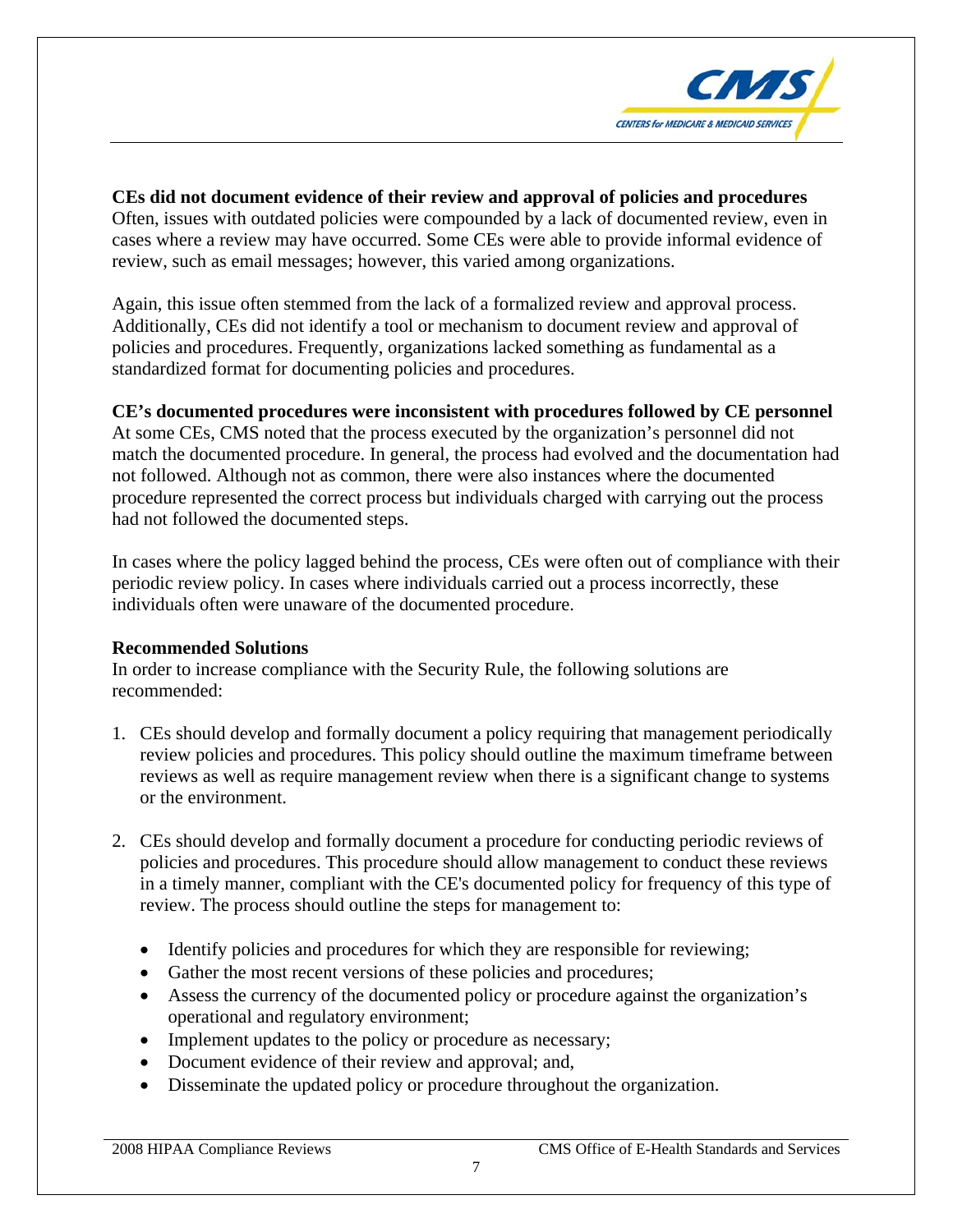

If possible, this process should be standardized for all departments or groups which are responsible for maintaining policies and procedures.

- 3. CEs should develop a standard format for documenting policies and procedures. This format should accommodate multiple types of documents, but should maintain information on revisions to the document, the dates of each revision, the individual who revised the document, the date of the most recent approval of the document, and the individual who approved it.
- 4. CEs should evaluate their process for disseminating and adopting updated policies and procedures to determine if employees are aware of updates. As part of this process, CEs should develop tools to manage policies and procedures as well as aid management with their review. If possible, organizations should deploy tools to centrally manage and distribute policies and procedures. Ideally, these tools should allow individuals to register for automated notifications when management updates policies or procedures. In addition, updates to organization-wide policies and procedures should be communicated to all employees. These updates should be reiterated in refresher security awareness training.
- 5. CEs should conduct periodic evaluations, either internally or by engaging a third party, to assess the effectiveness of policies and procedures and their compliance with the Security Rule. CEs can perform this assessment through a number of methods including interviews, process walkthroughs, and/or assessment of the actual results of these processes. Larger organizations should consider a formalized review conducted by internal audit. Smaller organizations should consider less formal means of evaluation or engagement of a third party. The individuals who conduct these evaluations should not be the same as those responsible for carrying out the process and should maintain a reasonable level of competence to properly perform the assessment.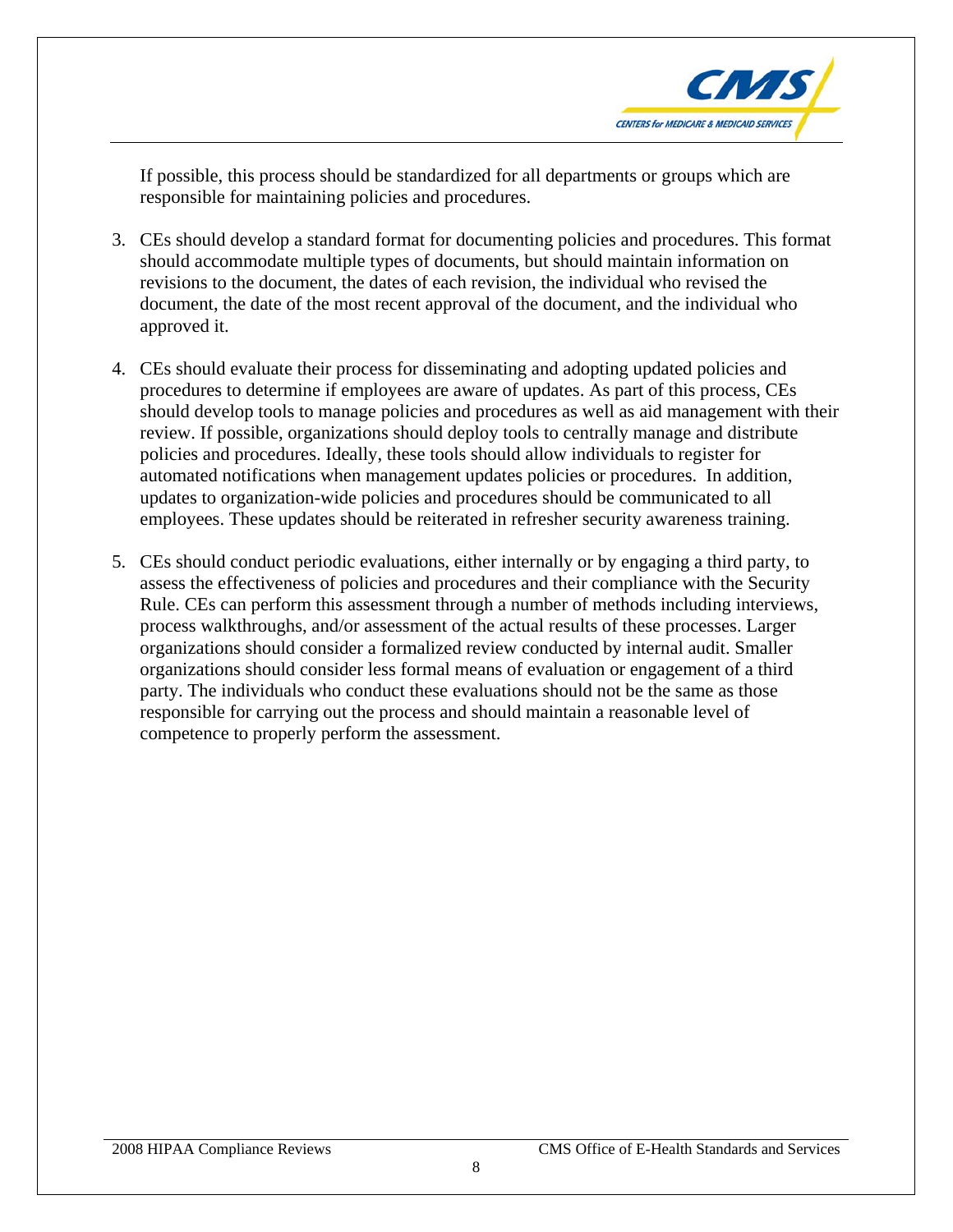

## **Security Awareness and Training**

**164.308(a)(5)(i)** 

*Security awareness and training* - "Implement a security awareness and training program for all members of its workforce (including management)."

Through this standard, the Security Rule emphasizes the importance of security training for the entire workforce, including management. Additionally, CMS **[HIPAA Security Guidance for](http://www.cms.hhs.gov/SecurityStandard/Downloads/SecurityGuidanceforRemoteUseFinal122806.pdf)  [Remote Use of and Access to Electronic Protected Health Information](http://www.cms.hhs.gov/SecurityStandard/Downloads/SecurityGuidanceforRemoteUseFinal122806.pdf)** (page 4) recommends that CEs

"Develop and employ proper clearance procedures and verify training of workforce members prior to granting remote access."

 Specifically, the Security Rule requires awareness training for all personnel. Regardless of the safeguards a CE implements, those safeguards will not protect the ePHI if the workforce is unaware of its role in adhering to and enforcing them. Many CE's security risks and vulnerabilities, as identified and analyzed in their risk assessments, are internal threats, both accidental and malicious.<sup>[3](#page-10-0)</sup> This is why security awareness training is so important.

During the reviews, CMS identified compliance issues with the requirements of this standard as well as with CEs' own documented policies. Specifically, CMS observed the following conditions:

- CEs did not have formally documented policies related to training;
- CEs did not track and retain evidence of training completion;
- CEs did not conduct security awareness training prior to granting user access; and,
- CEs did not conduct security refresher training on a regular basis.

### **CEs did not have formally documented policies for training**

CMS noted that CEs did not formally document policies for initial security awareness training and annual security awareness refresher training. In most cases however, CMS did note that an undocumented process was in place requiring the completion of initial and refresher security awareness training.

#### **CEs did not track and retain evidence of training completion**

CMS noted that CEs had a formal or informal process in place requiring employees to take security awareness training, either prior to receipt of system access for new hires or at least annually for existing employees. However, the CEs could not provide evidence that every employee completed the training within the required time frame.

<span id="page-10-0"></span> $\overline{a}$ <sup>3</sup> "The Global State of Information Security 2008" noted that of 34% of respondents say that employees are the likely source of incidents over the next 12 months. This is higher than that of former employees (16%) and hackers (28%).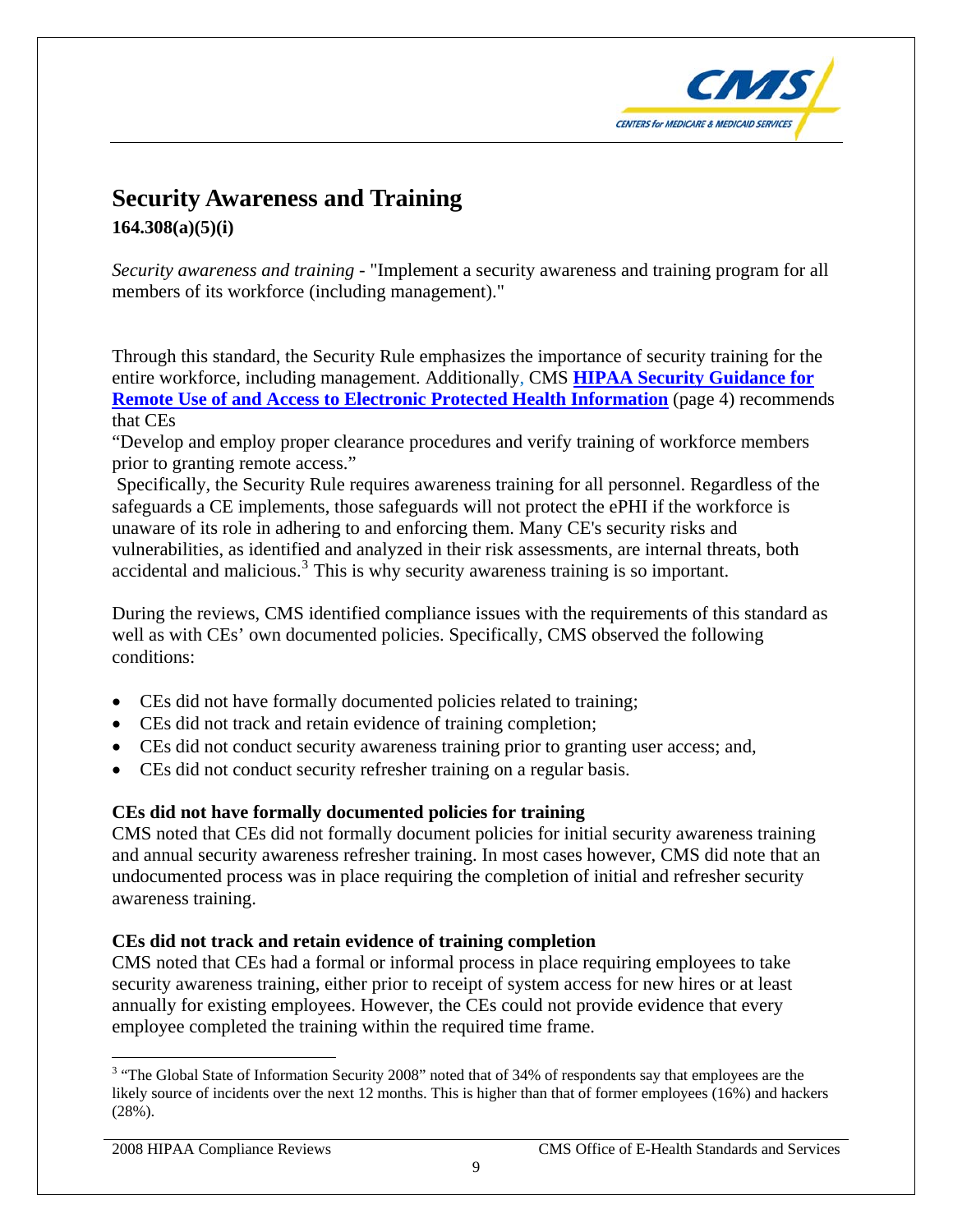

#### **CEs did not conduct security awareness training prior to granting user access**

CMS noted weaknesses in CEs' security awareness training and account provisioning processes. Specifically, CMS noted instances where new hires were granted access to systems that stored, processed, and transmitted ePHI prior to completing initial security awareness training.

#### **CEs did not conduct security refresher training on a regular basis**

CMS noted that some CEs did not have a process for providing annual security awareness refresher training to individuals with access to ePHI.

#### **Recommended Solutions**

In order to increase compliance with the Security Rule, the following solutions are recommended:

1. CEs should develop and formally document policies for the development, administration, and monitoring of initial and annual security awareness training courses. The policies should require that all newly hired employees complete initial security awareness training prior to gaining access to ePHI. This requirement should include employees and temporary workers as well as contractors and vendors, if not previously arranged through a Business Associate agreement.

Additionally, the policy should require that any individual with access to ePHI complete security awareness refresher training at least annually.

Further, the policy should require that management review and revise both the initial and refresher security awareness training courses at least annually to ensure currency with the organization's environment. Additionally, as CEs identify new risks through the risk assessment process, they should incorporate these potential threats in the trainings to further awareness.

2. CEs should develop and formally document a procedure for initial and refresher security awareness training. This procedure should be coordinated with the account provisioning/management process. The procedure should require verification that new users have completed initial security awareness training prior to granting them access to ePHI and require security awareness training on an annual basis thereafter. Additionally, processes should be designed, documented, and put in place to monitor compliance. To support this process, CEs should develop tools for monitoring compliance. If possible, CEs should deploy an automated tracking system to capture key information regarding program activity (e.g., individuals' completion dates). The tracking system should capture this data at a high level, so that CEs can use such information to provide enterprise-wide analysis and reporting regarding awareness, training, and education initiatives.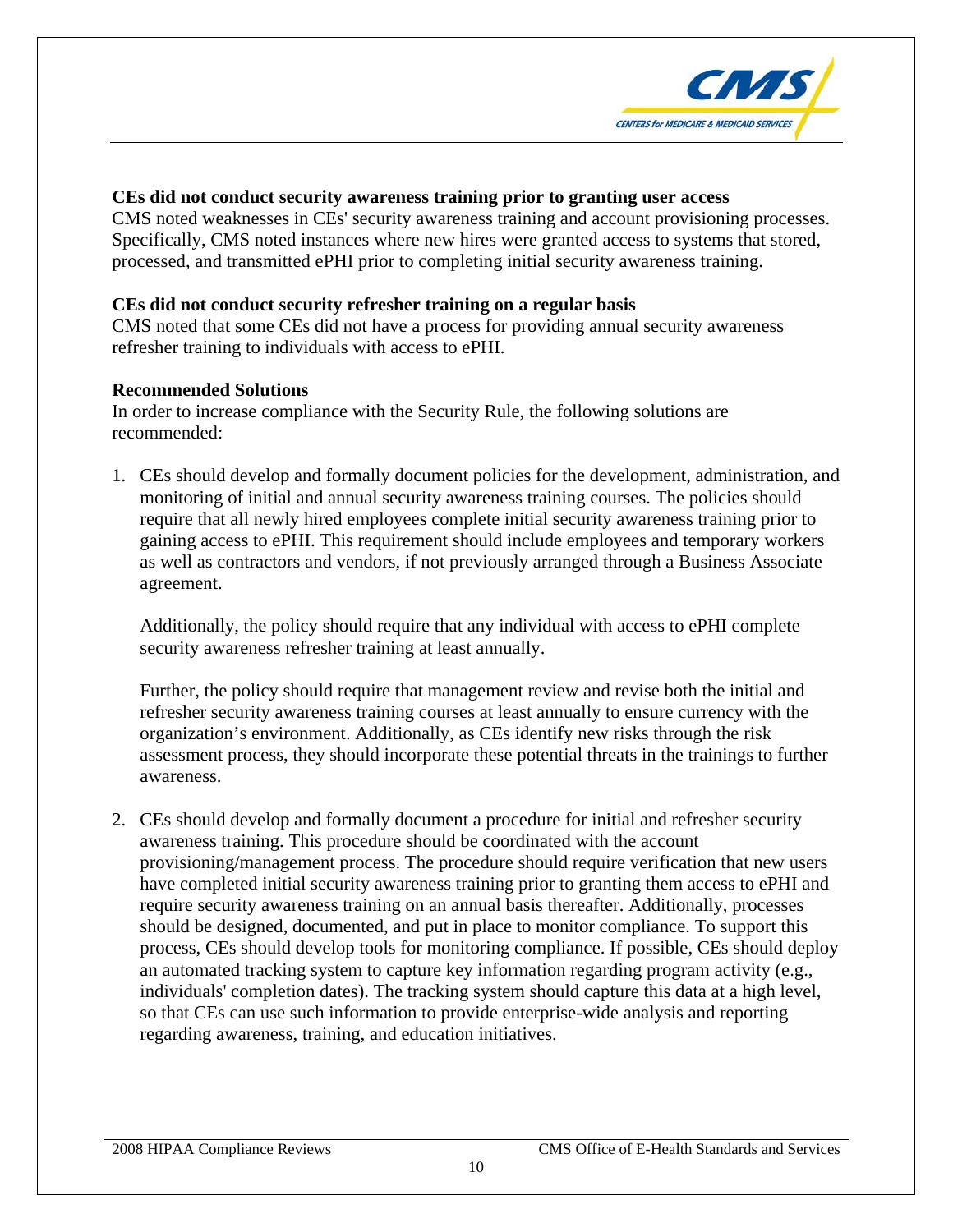

To effectively implement this recommendation, CEs must tightly integrate the initial hiring process with the account provisioning process. They must also integrate the training compliance monitoring process with the account management process.

3. CEs should develop and formally document procedures to monitor course completion and escalate issues involving users who have not completed their annual security awareness training timely. Specifically, pre-determined sanctions should be applied to those individuals who are not in compliance with this requirement. These sanctions may include notification of the user's supervisor when initial deadlines pass without completion and revocation of the user's access when final deadlines pass without completion.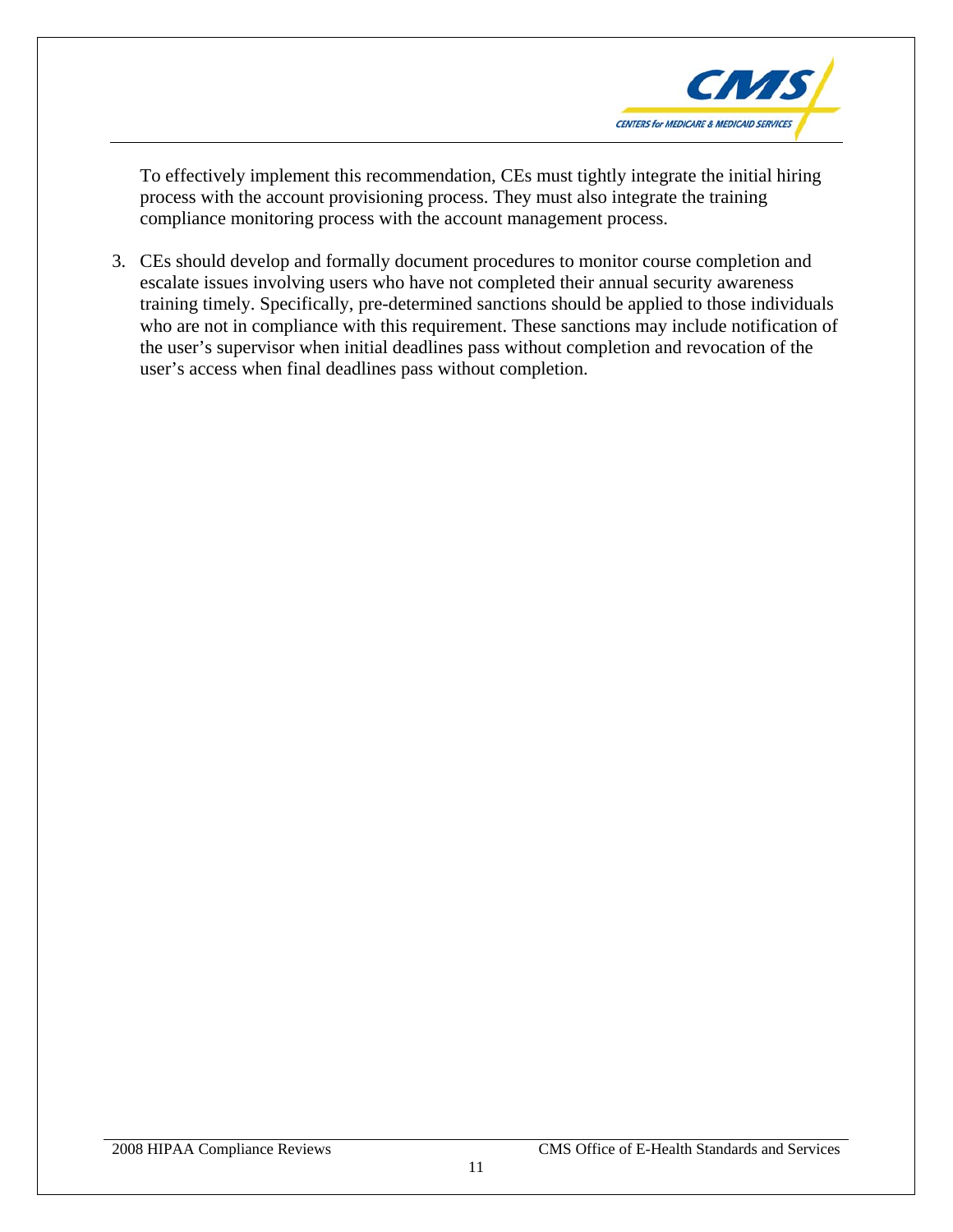

## **Workforce Clearance**

**164.308(a)(3)(ii)(B)** 

*Workforce clearance procedure* – "Implement procedures to determine that the access of a workforce member to electronic protected health information is appropriate."

The workforce clearance implementation specification instructs CEs to determine if access of a workforce member to ePHI is appropriate<sup>[4](#page-13-0)</sup> This access should be restricted to only those individuals who have a reasonable and appropriate need to utilize ePHI. CMS has provided further guidance specific to access to ePHI using tools or devices outside the physical boundaries of the organization, in the CMS **[HIPAA Security Guidance for Remote Use of and Access to](http://www.cms.hhs.gov/SecurityStandard/Downloads/SecurityGuidanceforRemoteUseFinal122806.pdf)  [Electronic Protected Health Information](http://www.cms.hhs.gov/SecurityStandard/Downloads/SecurityGuidanceforRemoteUseFinal122806.pdf).** We recommend that CEs "Develop and employ proper clearance procedures and verify training of workforce members prior to granting remote access." This guidance addresses developing proper procedures to perform clearance activities on those individuals who require remote access to ePHI. In general, these clearance procedures are manifested as background investigations on personnel.

During the reviews, CMS identified compliance issues with the requirements of this implementation specification. Specifically, CMS observed the following condition during the reviews:

• CEs granted access to ePHI prior to completing background investigations.

#### **CEs granted access to ePHI prior to completing background investigations.**

Most CEs required completion of a background investigation on all employees who handled ePHI. In general, these background investigations were handled as part of the new hire process. The breakdown occurred when the CE had not completed the background investigation by the time employment began. Many CEs processed access requests within the first few days of employment. As such, organizations granted access to ePHI prior to the completion of a background investigation.

#### **Recommended Solutions**

In order to increase compliance with the Security Rule, the following solutions are recommended:

1. CEs should identify positions which require background investigations based on risk. Using the risk assessment as a starting point, CEs should identify positions with access to ePHI and determine if access by an individual whose potential background investigation may not return

 $\overline{a}$ 

<span id="page-13-0"></span><sup>&</sup>lt;sup>4</sup> "The Global State of Information Security 2008" noted that 61% of survey respondents from the healthcare payers industry conducted personnel background checks.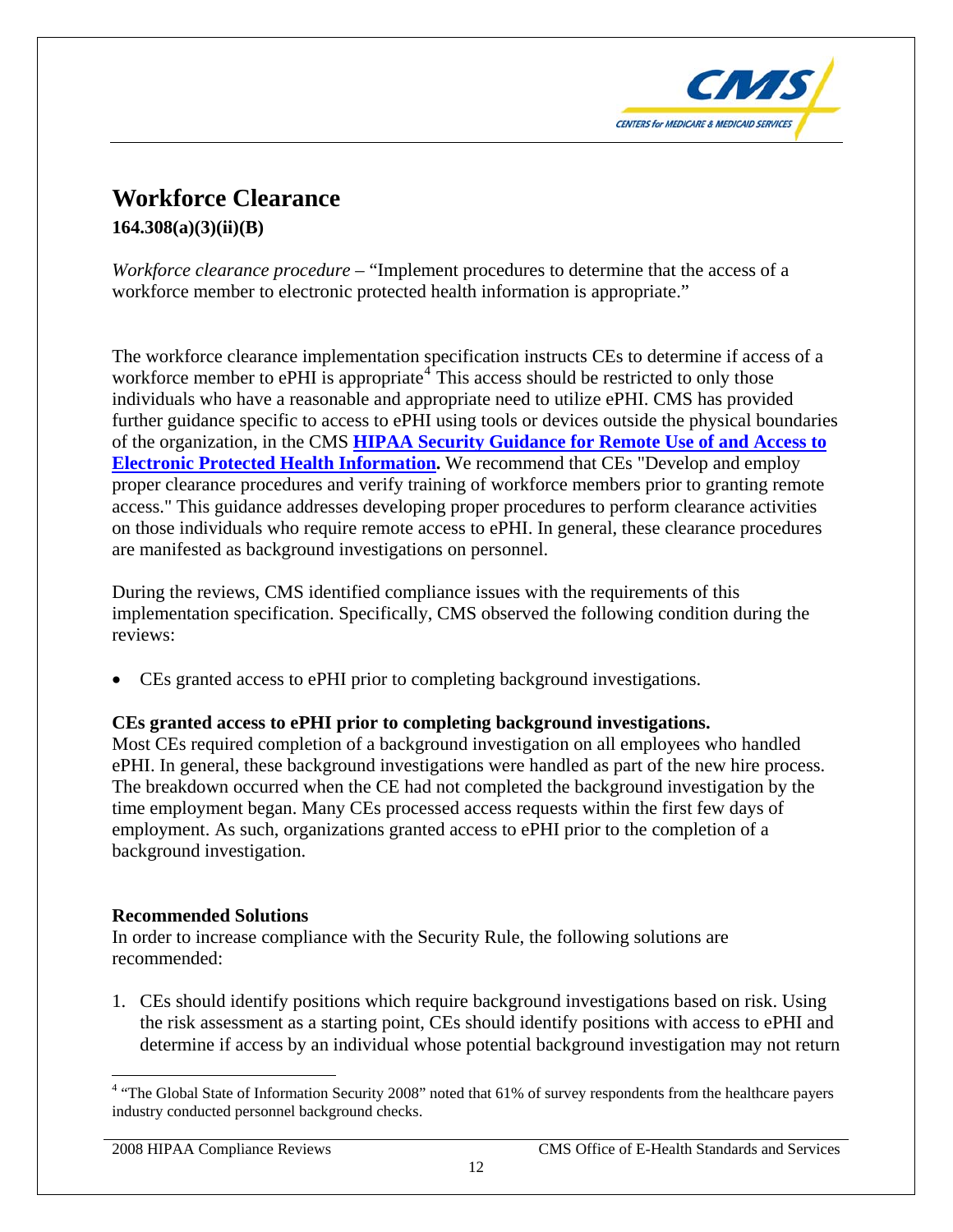

clean would pose a "reasonably anticipated use or disclosure of such information."<sup>5</sup> The listing of positions which require a background investigation should be maintained and periodically reviewed based on organizational or environmental change.

- 2. CEs should develop policies and procedures for performing background investigations. The policy should incorporate the listing of positions that must complete a background investigation and include:
	- Details regarding the results required for employment;
	- A requirement to complete the investigation prior to gaining access to ePHI; and,
	- The types of checks the CE will perform to verify the appropriateness of an employee's access.

After the policy is in place, CEs should develop and formally document a procedure to support implementation of the policy. The procedure should outline the steps for completing the investigation, retaining evidence of the results, and integrating the completion with the account provisioning process. To protect individuals from privacy concerns, CEs should not submit a request for access until the background investigation is complete and clear.

- 3. CEs should consider implementing a reinvestigation process for positions they identify as high risk. This process should mirror that of the initial background investigation with modifications for sanctions if the results violate policy. After implementation, CEs should develop a policy which outlines how often they will complete the reinvestigations.
- 4. CEs should require background investigations from vendors and third parties who have access to ePHI. This should be part of the requirements established in Business Associate Agreements with these vendors and third parties. $<sup>6</sup>$  $<sup>6</sup>$  $<sup>6</sup>$ </sup>

 $\overline{a}$ <sup>5</sup> Health Insurance Portability and Accountability Act of 1996, Part 164, Subpart C, Section 306(a)(3) (2003)  $\frac{6 \text{ °F}}{200}$  of  $\frac{6 \text{ °F}}{200}$  of  $\frac{6 \text{ °F}}{200}$  of respondents from the healthcare power is

<span id="page-14-0"></span><sup>&</sup>lt;sup>6</sup> "The Global State of Information Security 2008" noted that 68% of respondents from the healthcare payer industry are either "somewhat" or "not at all" confident in their partners' information security practices.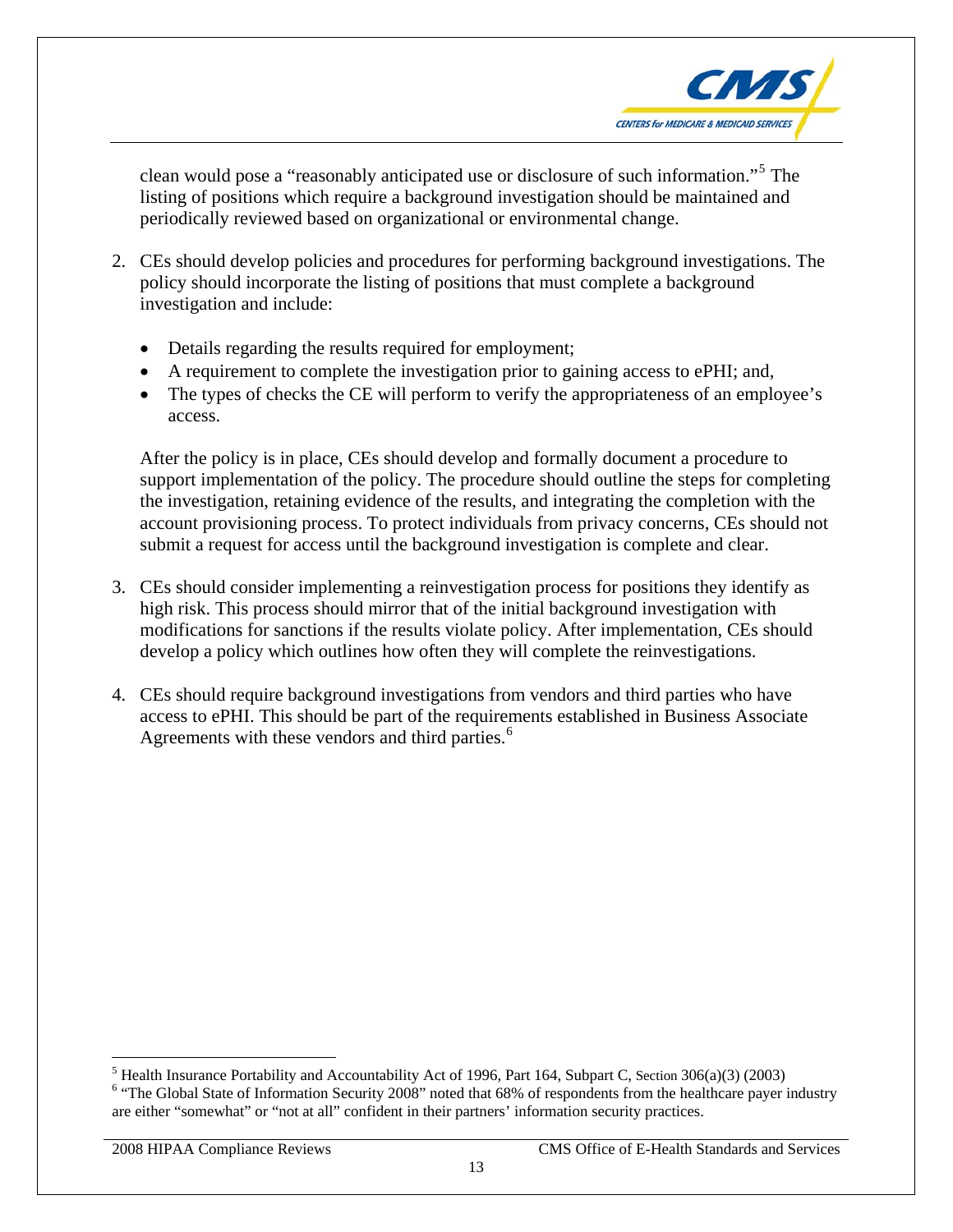

## **Workstation Security 164.310(b)**

*Workstation use* - "Implement policies and procedures that specify the proper functions to be performed, the manner in which those functions are to be performed, and the physical attributes of the surroundings of a specific workstation or class of workstation that can access electronic protected health information."

#### **164.310(c)**

*Workstation security* – "Implement physical safeguards for all workstations that access electronic protected health information, to restrict access to authorized users."

These standards stress the importance of protecting workstations that store, process, or transmit ePHI. Additionally CMS has issued the **[HIPAA Security Guidance for Remote Use of and](http://www.cms.hhs.gov/SecurityStandard/Downloads/SecurityGuidanceforRemoteUseFinal122806.pdf)  [Access to Electronic Protected Health Information](http://www.cms.hhs.gov/SecurityStandard/Downloads/SecurityGuidanceforRemoteUseFinal122806.pdf)**. On page four, the guidance recommends that CEs "Require use of lock-down or other locking mechanisms for unattended laptops." Because of the increased use of laptops and other portable devices and the ease with which threat sources can gain access to these devices' data, preventing these systems from "walking away" is critical in protecting ePHI. An effective risk assessment is paramount in identifying the potential risks and vulnerabilities to the workstations and other tools within the CE's environment. Additionally, these controls are not limited to laptops or other devices designed for use outside of the CE's facilities. CEs must consider risks in these facilities and identify any reasonable and appropriate controls to protect the confidentiality, integrity, and availability of EPHI.

During the reviews, CMS identified compliance issues with the requirements of these standards as well as with CEs' own documented policies. Specifically, CMS observed the following conditions:

- CEs did not have a formalized, documented policy or process for verifying the security of workstations;
- CEs were not complying with their policies and procedures for securing workstations; and,
- CEs did not deploy the necessary tools to implement documented policies.

#### **CEs did not have a formalized, documented process for verifying the security of workstations**

CMS noted that policies and procedures for securing the workstations existed; however, there was no documented process to outline the steps for management tests of compliance with their policies and procedures.

### **CEs were not complying with their policies and procedures for securing workstations**

CMS noted that the process executed by organizations' personnel did not match the documented policy or procedure. In general, the process had evolved and the documentation had not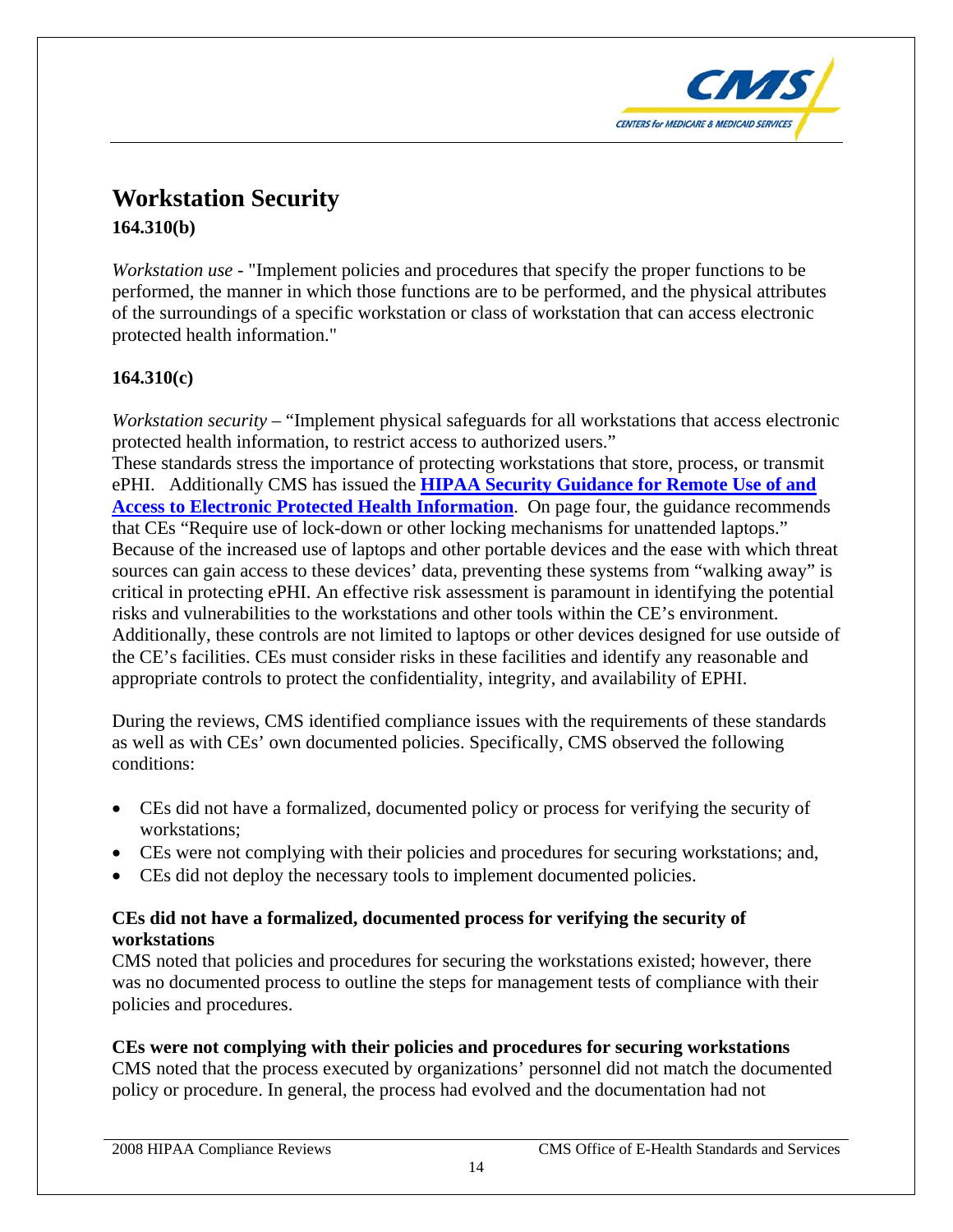

followed. There were instances where the documented procedure represented the correct process but individuals charged with carrying out the process had not followed the documented steps.

#### **CEs did not deploy the necessary tools to implement documented policies**

CMS noted that organizations had documented policies and procedures for physically securing laptops and other portable systems; however, they had not provided employees with a means to implement these policies or procedures.

#### **Recommended Solutions**

In order to increase compliance with the Security Rule, the following solutions are recommended:

- 1. CEs should develop a policy outlining workstation classifications and the types of physical security controls the CE requires for each class of workstations. This policy should take into consideration the results of the risk assessment to identify threat sources and potential environments where workstations exist.
- 2. CEs should develop a policy for performing security walkthrough. This policy should identify a specific timeframe for performing the reviews, the types of reviews the CE will perform, and the scope of the walkthroughs (e.g. facility locations or specific areas of single facilities). CEs should consider identifying sensitive areas in their facilities which require additional scrutiny.
- 3. CEs should develop procedures for the types of walkthroughs they perform in their environment. These procedures should specify the steps for performing walkthroughs as well as documenting the results of each. This documentation should include details regarding who performed the walkthrough, the date the individual performed the walkthrough, and the results of the process.
- 4. CEs should evaluate the results of the walkthroughs. The results can then be used to identify areas where the CE may need to deploy additional employee training or physical security controls.
- 5. CEs should outline physical security requirements in initial and refresher security awareness training. The training should specifically outline employees' responsibility for securing workstations, laptops, and other portable devices.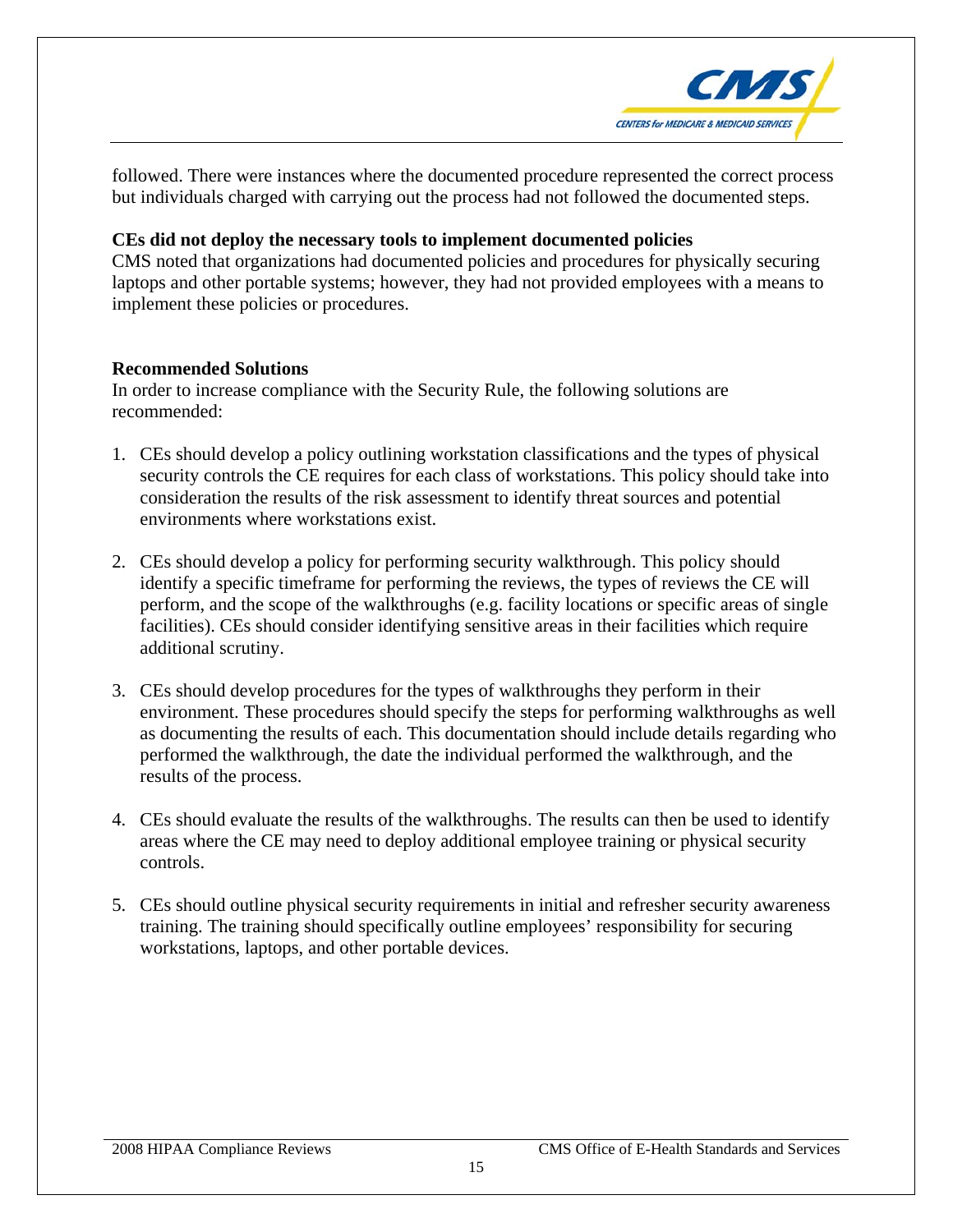

# **Encryption**

**164.312(a)(2)(iv)** 

*Encryption and decryption* - "Implement a mechanism to encrypt and decrypt electronic protected health information."

This implementation specification outlines the use of encryption as an additional layer of protection around ePHI. Additionally on page five of the CMS **[HIPAA Security Guidance for](http://www.cms.hhs.gov/SecurityStandard/Downloads/SecurityGuidanceforRemoteUseFinal122806.pdf)  [Remote Use of and Access to Electronic Protected Health Information](http://www.cms.hhs.gov/SecurityStandard/Downloads/SecurityGuidanceforRemoteUseFinal122806.pdf)**, we recommend that CEs

"Require that all portable or remote devices that store EPHI employ encryption technologies of the appropriate strength. . . Deploy policy to encrypt backup and archival media; ensure that policies direct the use of encryption technologies of the appropriate strength."

Because of the proliferation of portable devices and media, the risk of loss or theft of ePHI has increased. Although this implementation specification is addressable, strong encryption provides additional assurances over the protection of ePHI, even in cases where portable devices are lost or stolen.<sup>[7](#page-17-0)</sup> The combination of CMS's recommendation in the remote use guidance, the increasing number of incidents involving lost portable devices, and the decreasing cost of encryption solutions has resulted in an environment where encryption may not be optional under the mantra of reasonable and appropriate.

CMS observed one of the common corrective action plans after an incident involving a lost or stolen portable device was to encrypt ePHI. However, CMS continued to observe the following conditions during the reviews:

- Encryption was not implemented on all workstations and laptops;
- Encryption was not implemented on the transmission of data which contained ePHI; and,
- Strong encryption was not consistently implemented.

#### **Encryption was not implemented on all workstations and laptops**

CMS noted that CEs either did not implement encryption on workstations and laptops or did not encrypt all of these systems.

#### **Encryption was not implemented on the transmission of data which contained ePHI**

CEs were at varying levels of compliance with regard to encryption of ePHI in transit. Some organizations had developed systems to optionally encrypt email at an employee's request. Most organizations who implemented these types of mechanisms used web-based secure mail for

<span id="page-17-0"></span> $\overline{a}$ <sup>7</sup> "The Global State of Information Security 2008" noted that of respondents from the healthcare payer industry, 46% encrypt databases, 54% encrypt file shares, and 62% encrypt backup tapes. However, only 28% encrypt removable media and encryption of laptops has decreased in the last year, down to 51%. In addition, 50% of respondents from the healthcare provider industry utilized laptop encryption.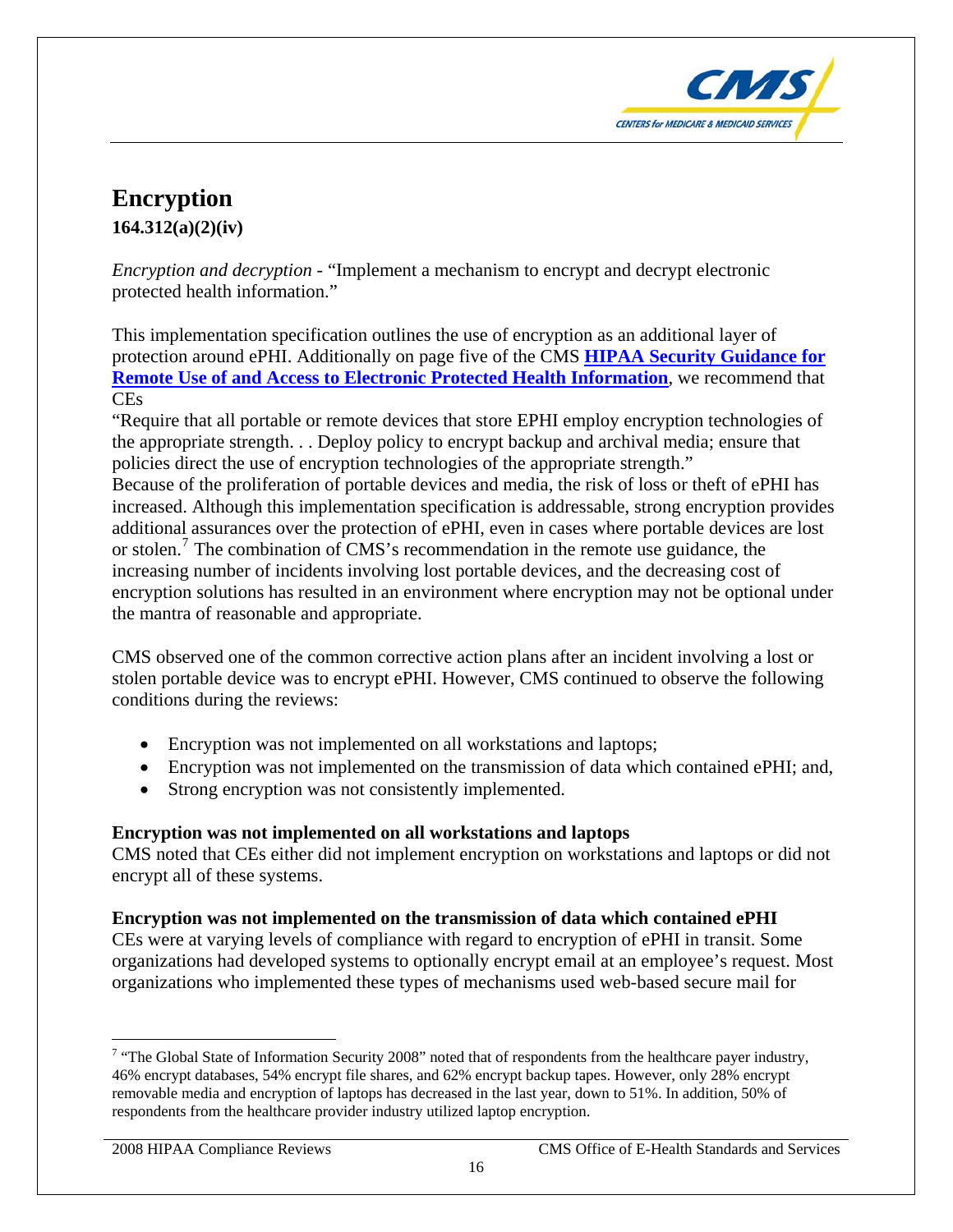

delivery. Many organizations continued to use legacy transmissions methods for transferring ePHI, such as FTP, which did not include encryption mechanisms.

#### **Strong encryption was not consistently implemented**

CEs who implemented encryption did not always implement strong encryption, especially on wireless networks which transmitted ePHI.

#### **Recommended Solutions**

In order to increase compliance with this element of the Security Rule, the following solutions are recommended:

- 1. CEs should develop an accurate inventory of laptops, workstations, and other portable devices or media. Failure to establish an accurate inventory usually results in the lack of assurance that CEs have encrypted all devices which require this protection. Maintenance of this inventory should be integrated with the procurement process for new systems and devices.
- 2. CEs should develop and formally document policies requiring encryption of ePHI. The policy should address situations where encryption is required. These situations should be identified based on risk. In addition, the policy should outline the minimum level of encryption required for ePHI at rest and in transit.
- 3. CEs should implement an encryption solution on all workstations and laptops which store, process, or transmit ePHI. Because of the ease with which electronic data moves between systems, CEs should also consider extending these protections to all workstations and laptops. The software should provide a whole disk encryption solution using strong encryption technology. If possible, the solution should be validated as compliant with Federal Information Processing Standards (FIPS) Publication (Pub) 140-2, "Security Requirements for Cryptographic Modules" or leverage encryption modules which validate as compliance.
- 4. CEs should identify requirements for encryption of portable devices and media as necessary. If ePHI is stored on USB keys, backup tapes, PDA, Blackberries, iPods, or other portable devices, the data on this media should be encrypted. CEs should also consider implementing policies specifically forbidding ePHI on these types of devices; however, CEs must then consider approaches to prevent this information from moving to these devices. Such a decision will be dependent on the work of the employees, and the need to be able to access data from a portable device, particularly in the clinical arena, given the advent of electronic health records and personal health records which are designed to be accessed from anywhere at any time.
- 5. CEs should implement strong encryption on wireless networks, if they are used to transmit ePHI. Wireless networking technology continues to evolve, as does the security around these networks. Because of longstanding identified weaknesses in WEP and recently identified in